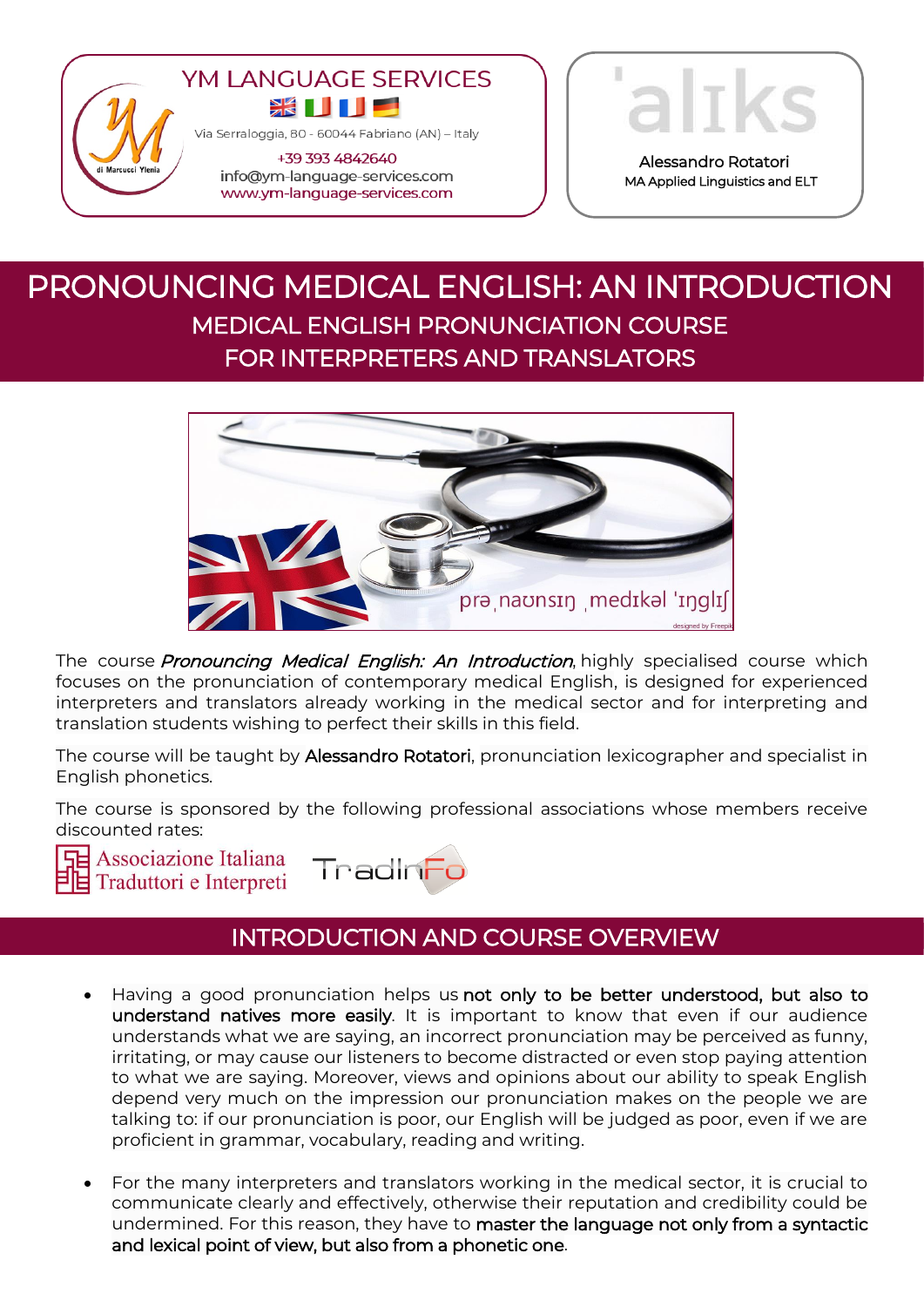- During the lessons the following topics will be covered:
	- sounds and meaning
	- pronunciation dictionaries and IPA symbols
	- medical English dictionaries
	- consonant sounds of BrE and AmE
	- vowel sounds of BrE and AmE
	- relationship between spelling and sound
	- accentuation and rhythm
	- weakening and coarticulation processes
	- intonation and meaning
	- English accents
	- pronunciation of words and expressions from the world of medicine and nursing

#### COURSE OBJECTIVES

Thanks to this course, participants will:

• learn the symbols of the International Phonetic Alphabet (IPA) and the pronunciation of contemporary British and American English

• learn the contemporary pronunciations of a wide range of terms and expressions related to the medical language

• express themselves more clearly and effectively.

#### COURSE ORGANISATION

- The lessons will be organised in small groups to allow participants to receive personalised feedback from the course tutor. There will be group practice during the lessons and students can propose terms and expressions to the course tutor to be analysed and discussed together
- The course will consist of 12 hours of teaching (3 lessons of 4 hours each)
- The course will take place on three consecutive Saturdays, from 9 a.m. to 1 p.m., according to the following schedule:
	- Saturday 07 May 2022
	- Saturday 14 May 2022
	- Saturday 21 May 2022
- The lessons will take place online in synchronous mode
- The course will be delivered in English
- Absences will be made up
- A certificate of attendance will be issued upon completion of the course.

## **REQUIREMENTS**

- The course is mainly aimed at interpreters and translators working to and from English. However, it is also open to anyone interested in learning more about medical and scientific English pronunciation and who has a good command of the English language
- Participants are not required to have extensive knowledge of the medical field
- Participants do not need to have any prior knowledge of phonetics or linguistics
- A stable Internet connection is required and the use of a headset and microphone is recommended